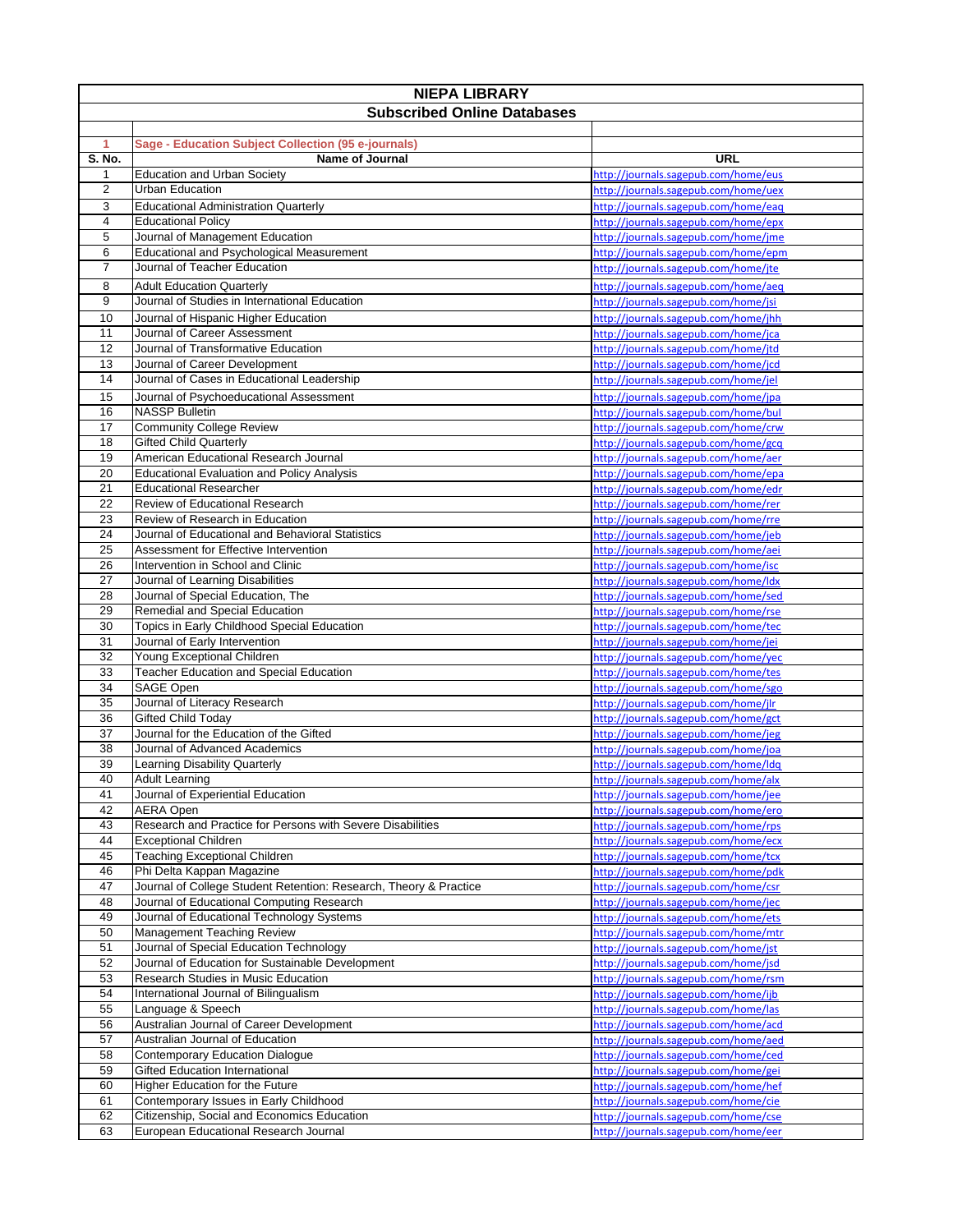|                         | Global Studies of Childhood                                                                                      | http://journals.sagepub.com/home/gsc                                         |
|-------------------------|------------------------------------------------------------------------------------------------------------------|------------------------------------------------------------------------------|
| 65                      | E-Learning and Digital Media                                                                                     | http://journals.sagepub.com/home/ldm                                         |
| 66                      | Power and Education                                                                                              | http://journals.sagepub.com/home/pae                                         |
| 67                      | Policy Futures in Education                                                                                      | http://journals.sagepub.com/home/pfe                                         |
| 68                      | Psychology Learning & Teaching                                                                                   | http://journals.sagepub.com/home/plj                                         |
| 69                      | Research in Comparative and International Education                                                              | http://journals.sagepub.com/home/rci                                         |
| 70                      | International Journal of Electrical Engineering Education                                                        | http://journals.sagepub.com/home/ije                                         |
| 71                      | International Journal of Mechanical Engineering Education                                                        | http://journals.sagepub.com/home/ijj                                         |
| $\overline{72}$         | Journal of Adult and Continuing Education                                                                        | http://journals.sagepub.com/home/adu                                         |
| 73                      | Research in Education                                                                                            | http://journals.sagepub.com/home/rie                                         |
| 74                      | Industry & Higher Education                                                                                      | http://journals.sagepub.com/home/ihe                                         |
| 75                      | Educational Management Administration & Leadership                                                               | http://journals.sagepub.com/home/ema                                         |
| 76                      | Autism                                                                                                           | http://journals.sagepub.com/home/aut                                         |
| 77                      | European Physical Education Review                                                                               | http://journals.sagepub.com/home/epe                                         |
| 78                      | Journal of Early Childhood Literacy                                                                              | http://journals.sagepub.com/home/ecl                                         |
| 79                      | Active Learning in Higher Education                                                                              | http://journals.sagepub.com/home/alh                                         |
| 80                      | Arts and Humanities in Higher Education                                                                          | http://journals.sagepub.com/home/ahh                                         |
| 81                      | Journal of Research in International Education                                                                   | http://journals.sagepub.com/home/jri                                         |
| 82                      | Psychology of Music                                                                                              | http://journals.sagepub.com/home/pom                                         |
| 83                      | Journal of Early Childhood Research<br><b>Action Research</b>                                                    | http://journals.sagepub.com/home/ecr                                         |
| 84                      |                                                                                                                  | http://journals.sagepub.com/home/arj                                         |
| 85                      | Theory and Research in Education<br>First Language                                                               | http://journals.sagepub.com/home/tre                                         |
| 86<br>87                | Improving Schools                                                                                                | http://journals.sagepub.com/home/fla<br>http://journals.sagepub.com/home/imp |
| 88                      | International Journal of Music Education                                                                         |                                                                              |
| 89                      | <b>RELC Journal</b>                                                                                              | http://journals.sagepub.com/home/ijm<br>http://journals.sagepub.com/home/rel |
| 90                      | <b>Education Citizenship and Social Justice</b>                                                                  | http://journals.sagepub.com/home/esj                                         |
| 91                      | Management in Education                                                                                          | http://journals.sagepub.com/home/mie                                         |
| 92                      | Child Language Teaching and Therapy                                                                              | http://journals.sagepub.com/home/clt                                         |
| 93                      | Language Teaching Research                                                                                       | http://journals.sagepub.com/home/ltr                                         |
| 94                      | Language Testing                                                                                                 | http://journals.sagepub.com/home/ltj                                         |
| 95                      | Second Language Research                                                                                         | http://journals.sagepub.com/home/slr                                         |
|                         |                                                                                                                  |                                                                              |
| $\overline{2}$          | Emerald: HR, Learning & Organization Studies E Journal Collection (26 e-journals)                                |                                                                              |
| S. No.                  | Name of Journal                                                                                                  | <b>URL</b>                                                                   |
| 1                       | Career Development International                                                                                 | www.emeraldinsight.com/1362-0436.htm                                         |
| $\overline{2}$          | Development and Learning in Organizations: An International Journal                                              |                                                                              |
|                         |                                                                                                                  |                                                                              |
|                         |                                                                                                                  | www.emeraldinsight.com/1477-7282.htm                                         |
| 3<br>4                  | Employee Relations: The International Journal                                                                    | www.emeraldinsight.com/0142-5455.htm                                         |
| 5                       | Equality, Diversity and Inclusion: An International Journal                                                      | www.emeraldinsight.com/2040-7149.htm<br>H N/A                                |
| 6                       | European Journal of Training and Development                                                                     |                                                                              |
| $\overline{7}$          | Evidence-based HRM: a Global Forum for Empirical Scholarship                                                     | www.emeraldinsight.com/2049-3983.htm<br>www.emeraldinsight.com/1754-2413.htm |
| 8                       | Gender in Management: An International Journal                                                                   | www.emeraldinsight.com/0967-0734.htm                                         |
| 9                       | Human Resource Management International Digest<br>Industrial and Commercial Training                             | www.emeraldinsight.com/0019-7858.htm                                         |
| 10                      | International Journal of Organizational Analysis                                                                 | www.emeraldinsight.com/1934-8835.htm                                         |
| 11                      |                                                                                                                  | www.emeraldinsight.com/1741-0401.htm                                         |
| 12                      | International Journal of Productivity and Performance Management<br>Journal of Chinese Human Resource Management | www.emeraldinsight.com/2040-8005.htm                                         |
| 13                      | Journal of Global Mobility: The Home of Expatriate Management Research                                           | www.emeraldinsight.com/2049-8799.htm                                         |
| 14                      | Journal of Management Development                                                                                | www.emeraldinsight.com/0262-1711.htm                                         |
| 15                      | Journal of Managerial Psychology                                                                                 | www.emeraldinsight.com/0268-3946.htm                                         |
| 16                      | Journal of Organizational Change Management                                                                      | www.emeraldinsight.com/0953-4814.htm                                         |
| 17                      | Journal of Organizational Effectiveness: People and Performance                                                  | www.emeraldinsight.com/2051-6614.htm                                         |
| 18                      | Journal of Organizational Ethnography                                                                            | www.emeraldinsight.com/2046-6749.htm                                         |
| 19                      | Journal of Workplace Learning                                                                                    | www.emeraldinsight.com/1366-5626.htm                                         |
| 20                      | Leadership & Organization Development Journal                                                                    | www.emeraldinsight.com/0143-7739.htm                                         |
| 21                      | <b>Personnel Review</b>                                                                                          | www.emeraldinsight.com/0048-3486.htm                                         |
| 22                      | Qualitative Research in Organizations and Management: An International Journal                                   | www.emeraldinsight.com/1746-5648.htm                                         |
| 23                      | <b>Strategic HR Review</b>                                                                                       | www.emeraldinsight.com/1475-4398.htm                                         |
| 24                      | Team Performance Management: An International Journal                                                            | www.emeraldinsight.com/1352-7592.htm                                         |
| 25                      | The Learning Organization: An International Journal                                                              | www.emeraldinsight.com/0969-6474.htm                                         |
| 26                      | International Journal of Organization Theory and Behavior (New for 2018)                                         | https://www.emeraldinsight.com/loi/ijotb                                     |
|                         |                                                                                                                  |                                                                              |
|                         |                                                                                                                  |                                                                              |
| 3                       | <b>Emerald: Education E-Journals Collection (23 e-journals)</b>                                                  |                                                                              |
| S. No.                  | Name of Journal                                                                                                  | URL                                                                          |
| 1                       | Asian Education and Development Studies                                                                          | www.emeraldinsight.com/2046-3162.htm                                         |
| $\overline{\mathbf{c}}$ | Education + Training                                                                                             | www.emeraldinsight.com/0040-0912.htm                                         |
| 3<br>4                  | English Teaching: Practice & Critique<br><b>Health Education</b>                                                 | www.emeraldinsight.com/1175-8708.htm<br>www.emeraldinsight.com/0965-4283.htm |